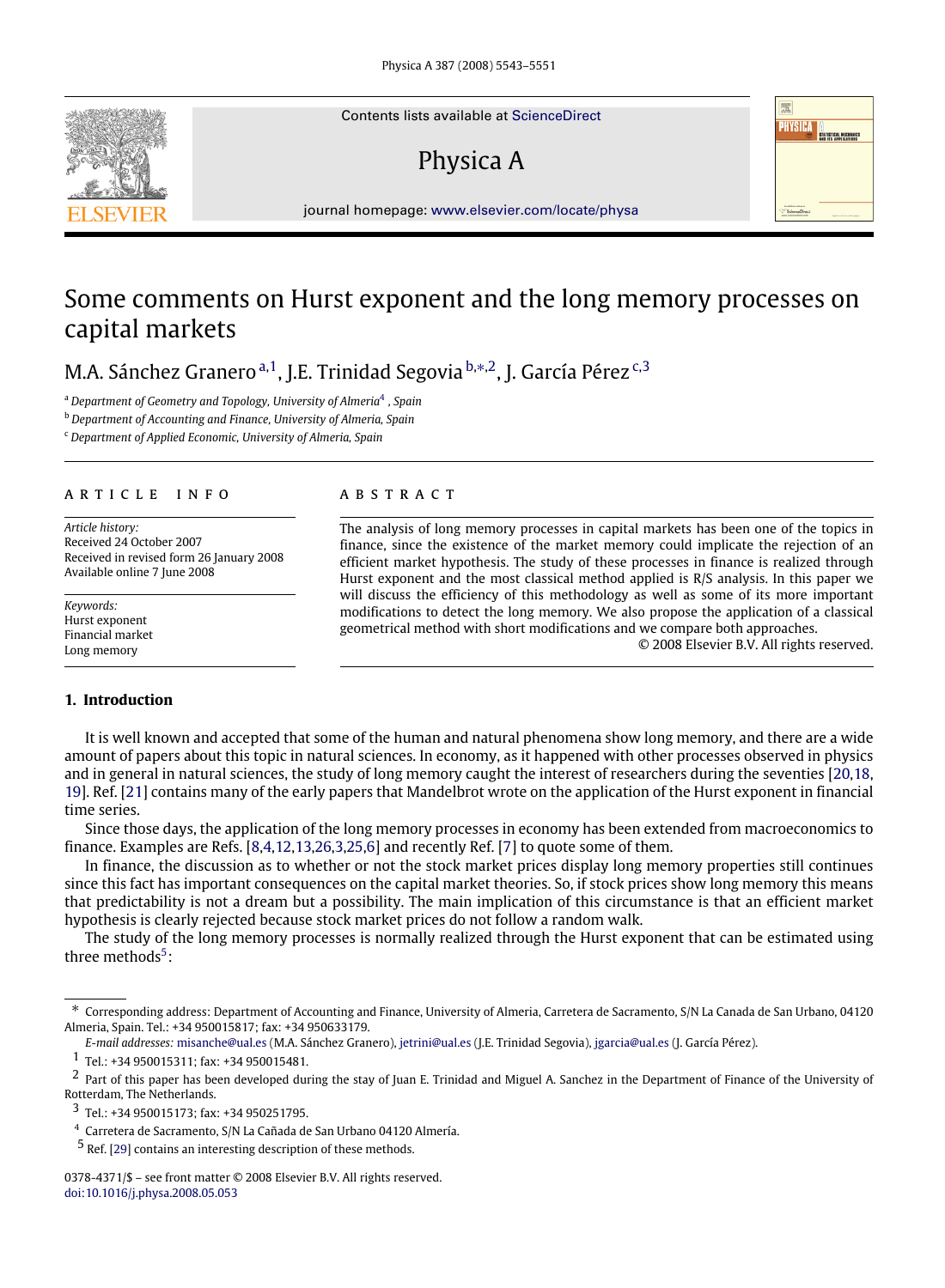- 1. R/S Analysis.
- 2. Detrended Fluctuation Analysis.
- 3. Periodogram Regression.

Our main objective in this paper is to prove that the most popular method used to estimate the Hurst exponent, the R/S analysis, exhibits serious problems and as a result it is possible to obtain evidence of long memory in random series. To avoid these problems, two geometrical methods are introduced to be applied in capital markets. One of them (GM1) is based on a classical formulae of Hurst exponent while the other one (GM2) is based on a new formulae which is introduced in Section [4](#page--1-14) and developed further in the [Appendix.](#page--1-15) We will show how this methodology will allow us to study the presence of the long memory processes in the capital markets from a stricter point of view. Regarding the R/S analysis, a new approach to the application of the Anis and Lloyd's formula in [\[1\]](#page--1-16) is introduced to solve the problems presented when subintervals of small lengths are used.

The organization of the paper is as follows: In Section [2](#page-1-0) we introduce the Hurst exponent basis as well as the R/S analysis to calculate it. In Section [3](#page-1-1) we study R/S analysis behavior in the particular case of random series. Section [4](#page--1-14) presents a different approach to obtain the Hurst exponent and it is compared with R/S and the modified R/S analysis. The paper continues with an empirical application using the different approaches and finally Section [6](#page--1-17) presents the main conclusions.

### <span id="page-1-0"></span>**2. The Hurst exponent and long memory processes. Classical estimation via R/S analysis**

The Hurst exponent is the classical test to detect long memory in time series. This analysis was introduced by English hydrologist H.E. Hurst in 1951, based on Einstein's contributions regarding Brownian motion of physical particles, to deal with the problem of reservoir control near Nile River Dam. R/S analysis in economy was introduced by Mandelbrot [\[18,](#page--1-1)[19,](#page--1-2) [21\]](#page--1-3), who argued that this methodology was superior to the autocorrelation, the variance analysis and to the spectral analysis.

As we pointed out there are a wide range of papers about this topic in economy in general and in finance in particular. It is curious that most of them concluded finding evidence of memory in financial data. Examples are Ref. [\[10\]](#page--1-18) in New York Stock Exchange, Ref. [\[24\]](#page--1-19) in several stocks and Indexes such us S&P 500 Index, Ref. [\[22\]](#page--1-20) in Athens Stock Exchange, Ref. [\[11\]](#page--1-21) in S&P 500 return series before the market crashed in 1987 and 1990 or Ref. [\[15\]](#page--1-22) in London Stock Exchange. Only Refs. [\[16,](#page--1-23) [17\]](#page--1-24) reported no evidence of long range dependence in stock returns.

The eldest and best-known method to estimate the Hurst exponent is R/S analysis. It was proposed by Mandelbrot and Wallis [\[20\]](#page--1-0), based on the previous work of Hurst [\[14\]](#page--1-25).

The procedure is as follows. The time series (of returns) of length *L* has to be divided into *d* sub series  $(Z_{i,m})$  of length *n*, and for each sub series  $m = 1, \ldots, d$ . Then,

1. It is necessary to find the mean  $(E_m)$  and the standard deviation  $(S_m)$  of the sub series  $(Z_{i,m})$ .

2. The data of the sub series  $(Z_{i,m})$  has to be normalized by subtracting the sample mean  $X_{i,m} = Z_{i,m} - E_m$  for  $i = 1, \ldots, n$ .

- 3. Create the cumulative time series  $Y_{i,m} = \sum_{j=1}^{i} X_{j,m}$  for  $i = 1, \ldots, n$ .
- 4. Find the range  $R_m = \max\{Y_{1,m}, \ldots, Y_{n,m}\} \min\{Y_{1,m}, \ldots, Y_{n,m}\}.$
- 5. Rescale the range  $(R_m/S_m)$ .
- 6. Calculate the mean value (*R*/*S*)*<sup>n</sup>* of the rescaled range for all sub series of length *n*.

Considering that the R/S statistic asymptotically follows the relation  $(R/S)_n \approx cn^H$ , the value of  $H$  can be obtained by running a simple linear regression over a sample increasing time horizons.

$$
\log (R/S)_n = \log c + H \log n. \tag{1}
$$

When the process is a Brownian motion, *H* has to be 0.5, when it is persistent *H* will be greater than 0.5, and finally when it is anti-persistent *H* will be less than 0.5. For a white noise,  $H = 0$ , while for a simple linear trend,  $H = 1$ . Note that *H* must lie between 0 and 1.

#### <span id="page-1-1"></span>**3. Testing R/S analysis**

To test the R/S analysis we have applied the Monte Carlo method making 10,000 random walk series. [Table 1](#page--1-26) contains the mean and standard deviation of the Hurst exponent considering different *n* values (*n* is the minimum length of the sub series used in R/S analysis). Results (for  $n = 2$ ) shows that the Hurst exponent average value is 0.68 with a standard deviation of 0.02. It is clear that this alteration in average is a consequence of *n* value, because when *n* is large enough the mean value is nearer to 0.5.

As it can be observed, the length of the series influences the standard deviation obtained, but also the mean. To obtain values near to the real 0.5 it is needed to choose a large *n*, which is impossible for short series.

[Table 2](#page--1-27) compares the influence of the series length on the calculation of the Hurst exponent for 1000 random walks. For the R/S analysis, *n* were chosen so that the estimation of the mean were the most accurate (but then the standard deviation was greater).